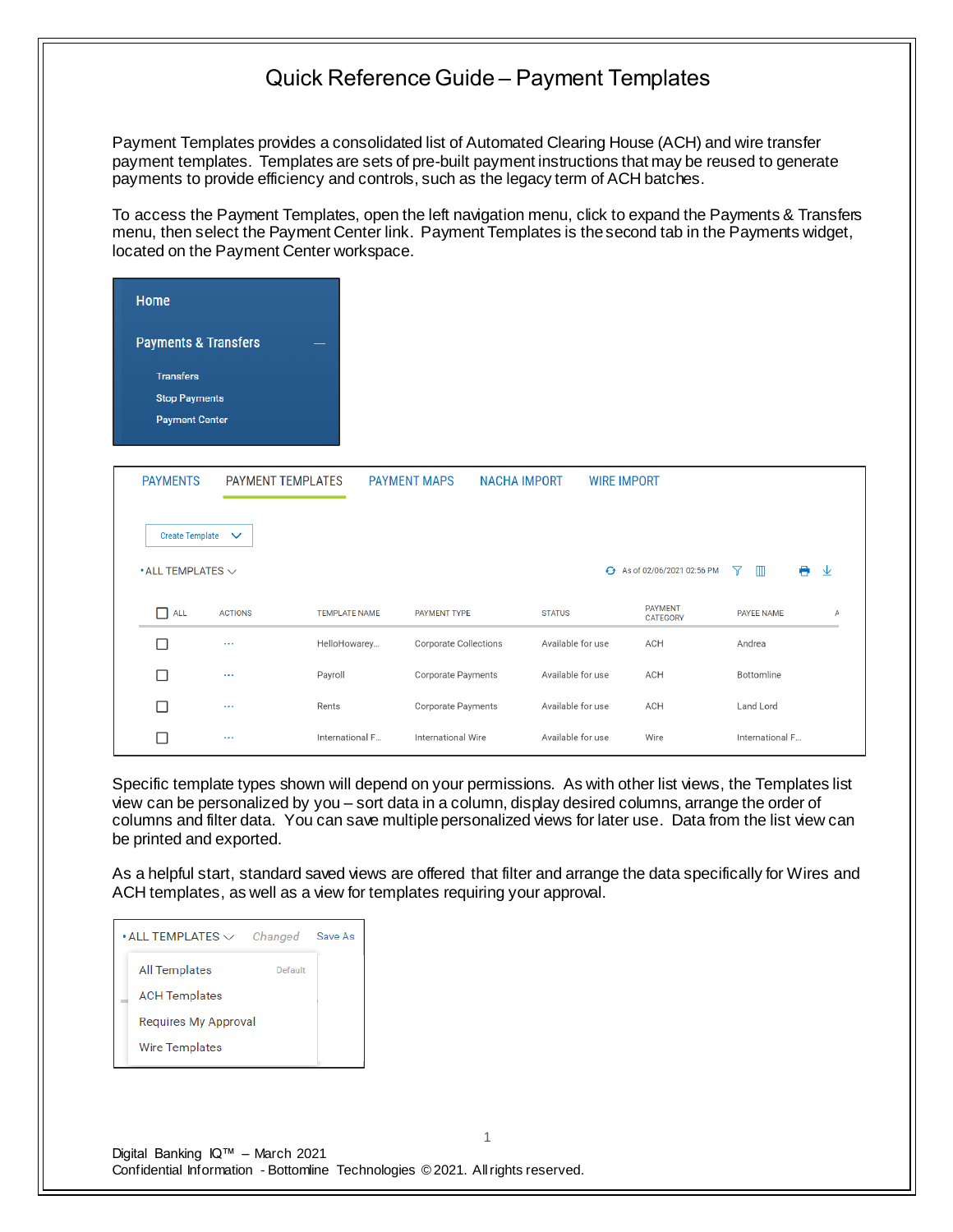### **Creating Templates**

To create a new template, click the Create Payment Template dropdown at the top of the PAYMENT TEMPLATES tab.

| <b>PAYMENTS</b>        | <b>PAYMENT TEMPLATES</b> |
|------------------------|--------------------------|
|                        |                          |
| <b>Create Template</b> |                          |

This link will launch a workflow where you will select a payment type that you have permission to create.

| <b>Create Template</b>       |  |
|------------------------------|--|
| Filter                       |  |
| <b>ACH</b>                   |  |
| <b>Corporate Payments</b>    |  |
| <b>Corporate Collections</b> |  |
| <b>Consumer Payments</b>     |  |
| <b>Consumer Collections</b>  |  |
| <b>WIRE</b>                  |  |
| Domestic Wire                |  |

Once a template type is selected, the template entry form appropriate to that type will appear. Input the required and desired optional information.

| <b>PAYMENT TYPE</b>                    |          |                       | <b>TEMPLATE NAME</b> |      |  |
|----------------------------------------|----------|-----------------------|----------------------|------|--|
| <b>Domestic Wire</b>                   |          | ٠                     |                      |      |  |
|                                        |          |                       |                      | 0/25 |  |
| ORIGINATOR INFORMATION                 |          |                       |                      |      |  |
| <b>FROM ACCOUNT</b>                    |          |                       |                      |      |  |
| Select                                 |          |                       |                      |      |  |
|                                        |          |                       |                      |      |  |
| <b>BENEFICIARY INFORMATION</b>         |          |                       |                      |      |  |
| <b>NAME</b>                            |          |                       |                      |      |  |
|                                        |          |                       |                      |      |  |
|                                        | 0/35     |                       |                      |      |  |
| <b>ADDRESS LINE 1</b>                  | Optional | <b>ADDRESS LINE 2</b> | Optional             |      |  |
|                                        |          |                       |                      |      |  |
|                                        | 0/35     |                       | 0/35                 |      |  |
| Physical Address Required. No P.O. Box |          |                       |                      |      |  |
| Address                                |          |                       |                      |      |  |
| <b>ADDRESS LINE 3</b>                  | Optional |                       |                      |      |  |
|                                        |          |                       |                      |      |  |
|                                        | 0/35     |                       |                      |      |  |
|                                        |          |                       |                      |      |  |
| <b>PAYMENT DETAILS</b>                 |          |                       |                      |      |  |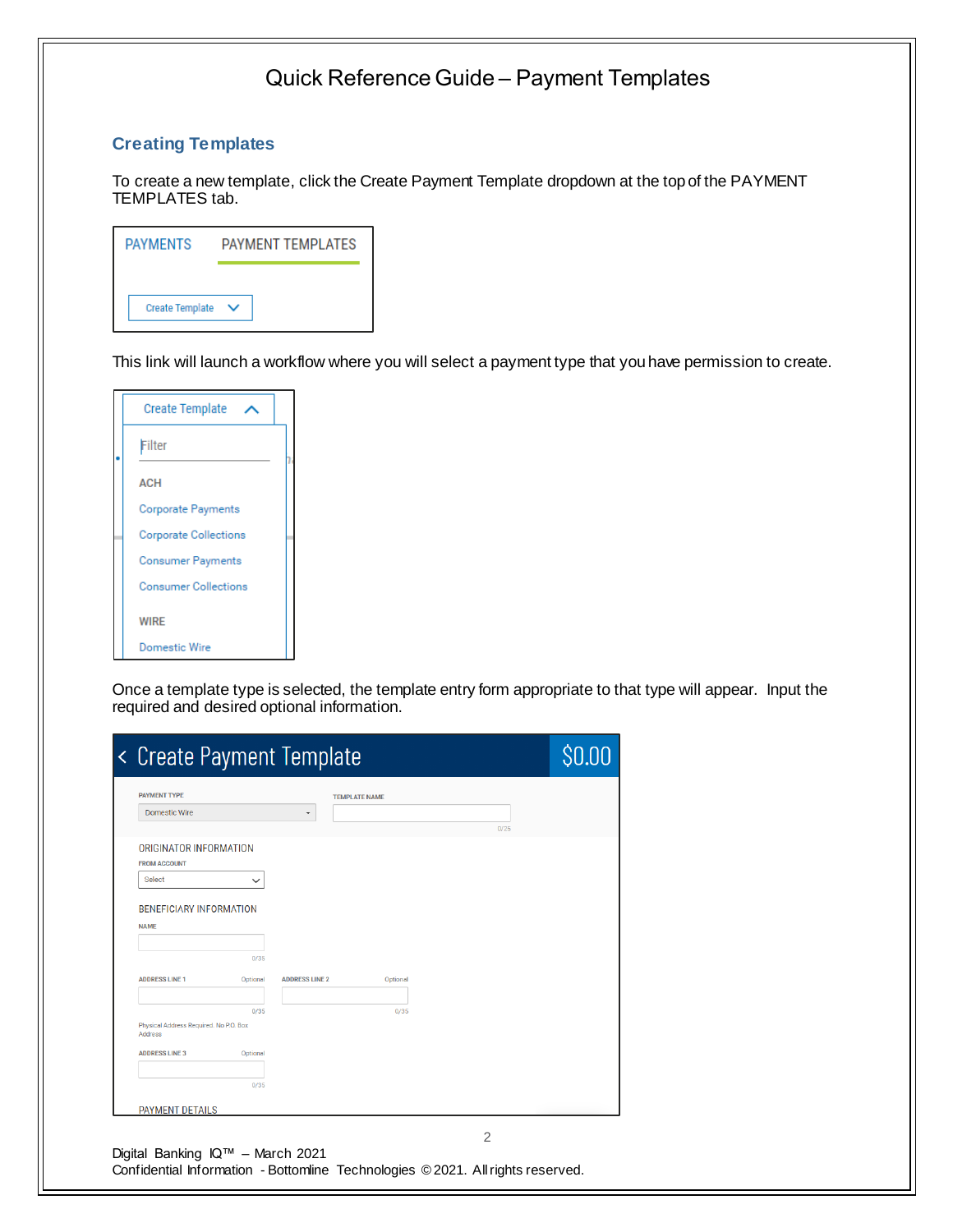With ACH templates, you have the option to create only the "container" with Payment and Originator information and defer adding the Receiver detail information for later, either via manual input or upload from an external file using an established map. [See Payment Maps Quick Reference Guide for more information on defining maps and the last section of this Quick Reference Guide for more information on Upload Transactions]

| < Create ACH Template                              |                           |          |  |  |  |
|----------------------------------------------------|---------------------------|----------|--|--|--|
| <b>PAYMENT TYPE</b><br><b>Corporate Payments</b>   | <b>TEMPLATE NAME</b>      | 0/25     |  |  |  |
| <b>ORIGINATOR INFORMATION</b><br><b>ACH SENDER</b> | <b>OFFSET ACCOUNT</b>     |          |  |  |  |
| Select<br>$\checkmark$                             |                           |          |  |  |  |
| <b>PAYMENT DESCRIPTION</b>                         | <b>DISCRETIONARY DATA</b> | Optional |  |  |  |
| 0/10                                               |                           | 0/20     |  |  |  |
| <b>Add Receivers Later</b>                         |                           |          |  |  |  |
| <b>RECEIVER INFORMATION</b>                        |                           |          |  |  |  |
|                                                    |                           |          |  |  |  |
| <b>NAME</b>                                        | ID                        | Optional |  |  |  |

| < Modify ACH Template                                                     |                                                               |                        |                                            |                                    |                                             | \$0.00<br>(0) PAYMENTS        |
|---------------------------------------------------------------------------|---------------------------------------------------------------|------------------------|--------------------------------------------|------------------------------------|---------------------------------------------|-------------------------------|
| <b>PAYMENT TYPE</b><br>Corporate Payments                                 | <b>TEMPLATE NAME</b><br>Mid America<br>11/25                  | <b>STATE</b><br>Active | <b>STATUS</b><br>Requires others approval  |                                    |                                             |                               |
| <b>LAST MODIFIED ON</b><br>03/12/2021 01:13 AM                            | <b>LAST MODIFIED BY</b><br>Shark                              |                        |                                            |                                    |                                             |                               |
| ORIGINATOR INFORMATION<br><b>ACH SENDER</b><br>987654321 - My ACH Company | OFFSET ACCOUNT<br>My checking test - 123123123<br>$\check{~}$ |                        |                                            |                                    |                                             |                               |
| <b>PAYMENT DESCRIPTION</b><br>Qtrlypay<br>8/10                            | <b>DISCRETIONARY DATA</b><br>Optional<br>0/20                 |                        |                                            |                                    |                                             |                               |
| O MAKE THIS A RECURRING PAYMENT<br><b>Transaction Details</b>             |                                                               |                        | <b>TOTAL ACTIVE COUNT</b><br>0             | <b>TOTAL CREDITS (0)</b><br>\$0.00 | <b>TOTAL DEBITS (0)</b><br>\$0.00           | <b>TOTAL AMOUNT</b><br>\$0.00 |
| (+) Add A Receiver<br>○ Zero All Amounts                                  |                                                               |                        |                                            |                                    | $\overline{Y}$<br>$\mathbb{m}$<br>$\bullet$ | AV                            |
| ← Upload Transactions<br><b>K</b> Modify Amounts                          | <b>ACTIONS</b><br>ID                                          | <b>NAME</b>            | <b>AMOUNT</b><br>No information to display | <b>STATUS</b>                      | <b>ACCOUNT NUMBER</b>                       | <b>ROUTING</b>                |
| VIEW 0 OF 0                                                               |                                                               |                        |                                            |                                    |                                             | Þ                             |

When the template creation workflow is complete and the template is saved, you are returned to the Payment widget and the Payment Templates tab. The position of the template in the list depends on the ordering and filtering you had set on the list view before clicking Create Payment Template, so the new template may not be at the very top of the list.

3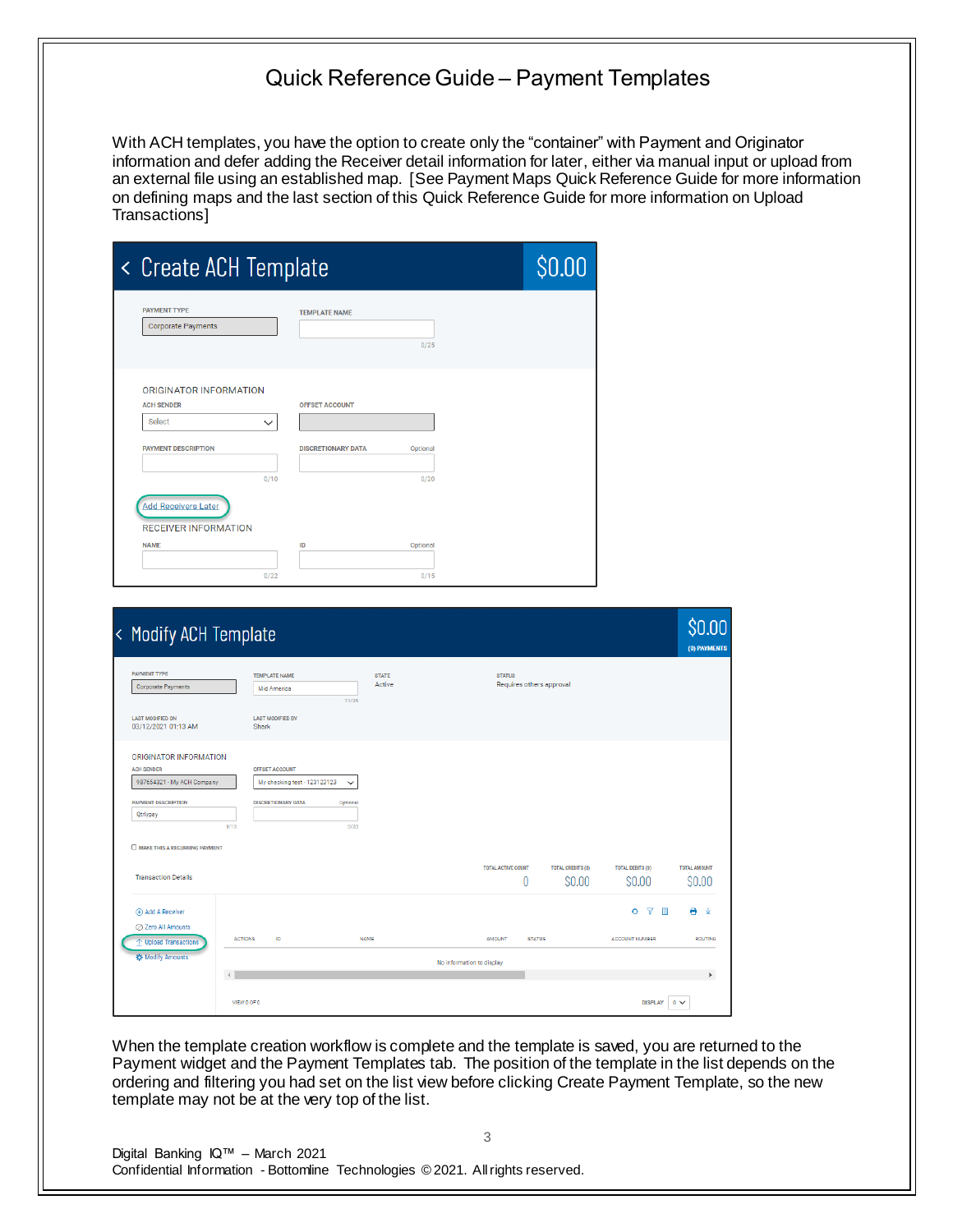#### **Approving Templates**

When approval requirement is turned on, templates requiring approval would show a status of either "Requires My Approval" when you can approve them, or "Requires Others Approval" when they require approval by another user.

If you have payment templates approval permissions, you will be notified on the Home workspace that there are payment templates for you to approve.

| Home                               |                     |                                     | <b>Add Widget</b><br>$\checkmark$ |
|------------------------------------|---------------------|-------------------------------------|-----------------------------------|
| MESSAGE OF THE DAY                 | <b>ACTION ITEMS</b> |                                     |                                   |
| Welcome to Digital Banking IQ<br>₩ |                     | <b>Bulletins To Read</b>            | View                              |
|                                    |                     | <b>Account Transfers To Approve</b> | View                              |
|                                    |                     | New Users To Approve                | View                              |
|                                    |                     | Payments To Approve                 | View                              |
|                                    |                     | <b>Payment Templates To Approve</b> | View                              |

Clicking to view, will take you to the Payment Center and you will have a Requires My Approval list view in the Payment Template tab to approve, reject or delete the payment templates.

| <b>PAYMENTS</b>   | <b>PAYMENT TEMPLATES</b>            |                      | <b>PAYMENT MAPS</b>  | NACHA IMPORT | <b>WIRE IMPORT</b>                 |               |                             |                          |        |
|-------------------|-------------------------------------|----------------------|----------------------|--------------|------------------------------------|---------------|-----------------------------|--------------------------|--------|
| Create Template V |                                     |                      |                      |              |                                    |               |                             |                          |        |
|                   | $\cdot$ REQUIRES MY APPROVAL $\vee$ | Changed<br>Save As   |                      |              |                                    |               | + As of 03/12/2021 02:32 AM | $\nabla$<br>$\mathbb{H}$ | ۰<br>业 |
| <b>FILTERS</b>    | STATUS (1)<br>Show Values           |                      |                      |              |                                    |               |                             |                          |        |
| Пш                | <b>ACTIONS</b>                      | <b>TEMPLATE NAME</b> | PAYMENT TYPE         | PAYEE NAME   | <b>BATCH</b><br><b>DESCRIPTION</b> | <b>AMOUNT</b> |                             |                          |        |
| □                 | $\sim 100$                          | Corp col1            | Telephone Initi      | <b>Jim</b>   | eeee                               | 0.00          |                             |                          |        |
| ⊓                 | 1111                                | Mid America          | Corporate Pay        | Daisy        | Qtrlypay                           | 0.00          |                             |                          |        |
| п                 | $\sim$                              | Davis B              | <b>Domestic Wire</b> | David B      |                                    | 2,000.00      |                             |                          |        |
| APPROVE           | <b>INITIATE</b>                     | DELETE               | <b>REJECT</b>        |              |                                    |               |                             |                          |        |

Templates can be approved singularly from the list view by hovering on the ellipsis (**…**) and choosing "Approve"

| $\Box$ |                 |  |
|--------|-----------------|--|
| ΙI     | View<br>Approve |  |
| ΙI     | Modify          |  |
|        | Reject          |  |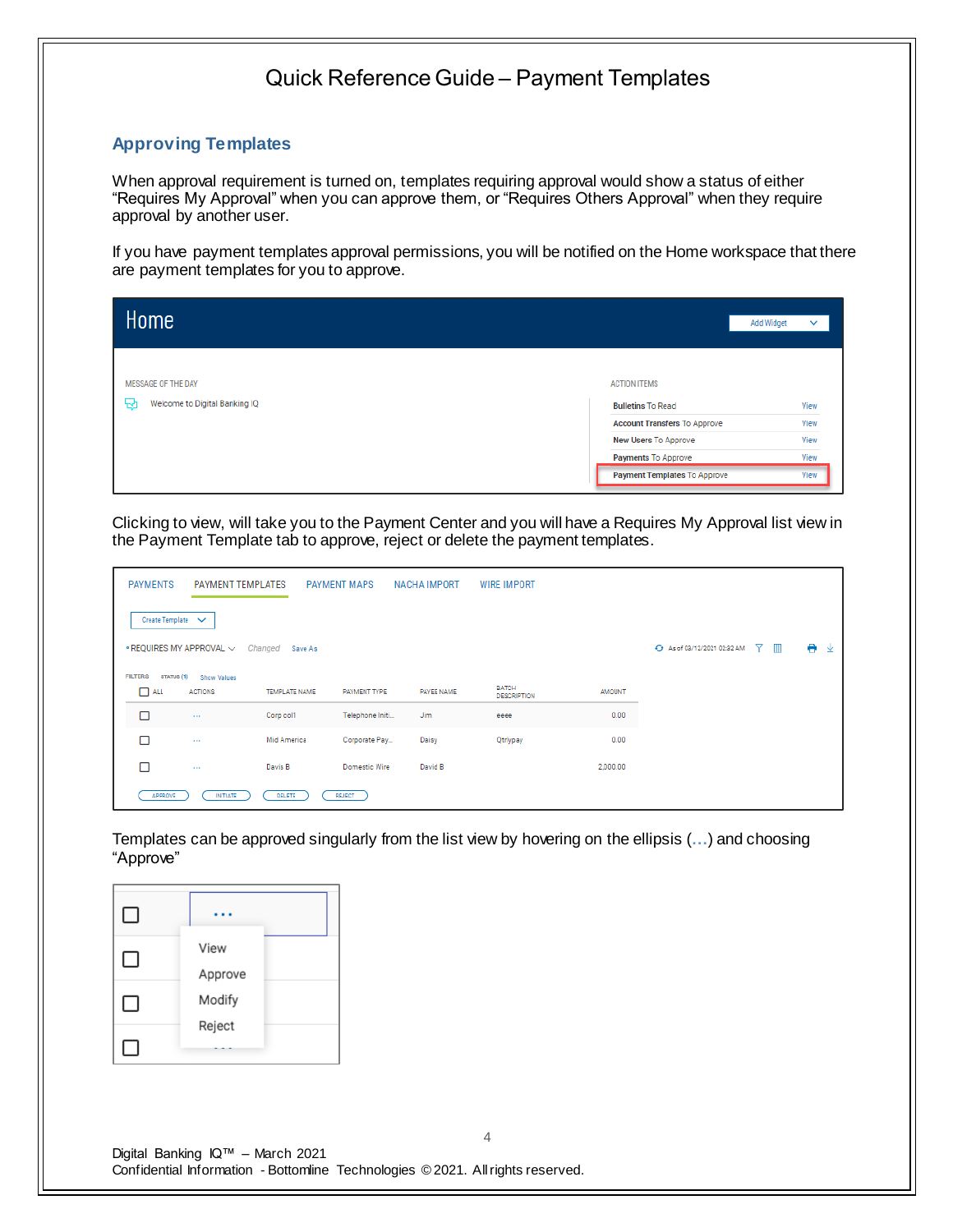Templates can also be bulk-approved by selecting multiple templates and clicking the Approve button at the bottom of the list view. Templates of different types (Wires and various ACH) can be approved together with a single click of the Approve button.

|  | <b>SELECT</b>                              | <b>ACTIONS</b> | <b>TEMPLATE NAME</b>  | <b>STATUS</b>            | PAYMENT TYPE  | <b>PAYMENT</b><br><b>CATEGORY</b> | <b>PAYEE NAME</b> |
|--|--------------------------------------------|----------------|-----------------------|--------------------------|---------------|-----------------------------------|-------------------|
|  | ☑                                          | $\cdots$       | Expense Reim          | Requires my approval     | Consumer Pay  | <b>ACH</b>                        | Multi             |
|  | $\lceil \checkmark \rceil$                 | $\cdots$       | <b>Hourly Payroll</b> | Requires my approval     | Consumer Pay  | <b>ACH</b>                        | Multi             |
|  | $\boldsymbol{\lbrack}$ $\boldsymbol{\vee}$ | $\cdots$       | <b>Salary Payroll</b> | Requires my approval     | Consumer Pay  | <b>ACH</b>                        | Multi             |
|  | $\boldsymbol{\lbrack}$                     | $\cdots$       | Monthly Mem           | Requires my approval     | Consumer Coll | <b>ACH</b>                        | Multi             |
|  | П                                          | $\cdots$       | Accounts Pay          | Requires others approval | Corporate Pay | <b>ACH</b>                        | Multi             |
|  | <b>APPROVE</b>                             | <b>DELETE</b>  | <b>REJECT</b>         |                          |               |                                   |                   |

When multiple templates are selected to approve, you are taken to an approval action summary workflow page, which will show the selected templates about to be approved. You can remove templates from the list, if desired, cancel the whole action, or continue on with the approval.

| < Approve Template(s)                                           |               |                      |                    |                  |                            |   |   |  |  |
|-----------------------------------------------------------------|---------------|----------------------|--------------------|------------------|----------------------------|---|---|--|--|
| $\triangle$ You are about to approve the following template(s). |               |                      |                    |                  |                            |   |   |  |  |
|                                                                 |               |                      |                    |                  | ▼ Ⅲ<br>$\bullet$           | e | 业 |  |  |
| <b>ACTIONS</b>                                                  | TEMPLATE NAME | <b>STATUS</b>        | PAYMENT TYPE       | PAYMENT CATEGORY | PAYEE NAME                 |   |   |  |  |
| 1.111                                                           | Mid America   | Requires my approval | Corporate Payments | ACH              |                            |   |   |  |  |
| Remove                                                          | New Wire      | Requires my approval | Domestic           | Wire             | New Wire                   |   |   |  |  |
|                                                                 |               |                      |                    |                  |                            |   | r |  |  |
| VIEW 1-2 OF 2                                                   |               |                      |                    |                  | <b>DISPLAY</b><br>$2 \vee$ |   |   |  |  |
| CANCEL<br><b>APPROVE</b>                                        |               |                      |                    |                  |                            |   |   |  |  |

When the approval is completed, you are returned to the Payment Center workspace. A success message will show at the top of the Payment Templates List View, and the newly approved templates show with an updated status and highlighted in the All Templates list view.

| Success! 2 template(s) approved                |                                                                               |                     |                                      |                |                                                  |                    |        | $(\times)$ |
|------------------------------------------------|-------------------------------------------------------------------------------|---------------------|--------------------------------------|----------------|--------------------------------------------------|--------------------|--------|------------|
| <b>Template Name</b><br>Vendor1<br>Mid America | <b>Payment Type</b><br><b>Corporate Payments</b><br><b>Corporate Payments</b> | <b>Total Debits</b> | <b>Total Credits</b><br>0.00<br>0.00 | 899.00<br>0.00 | <b>Offset Account</b><br>0010000001<br>123123123 | <b>Total Count</b> | Reason |            |

Similar to the approval action, templates can also be rejected singularly or in bulk.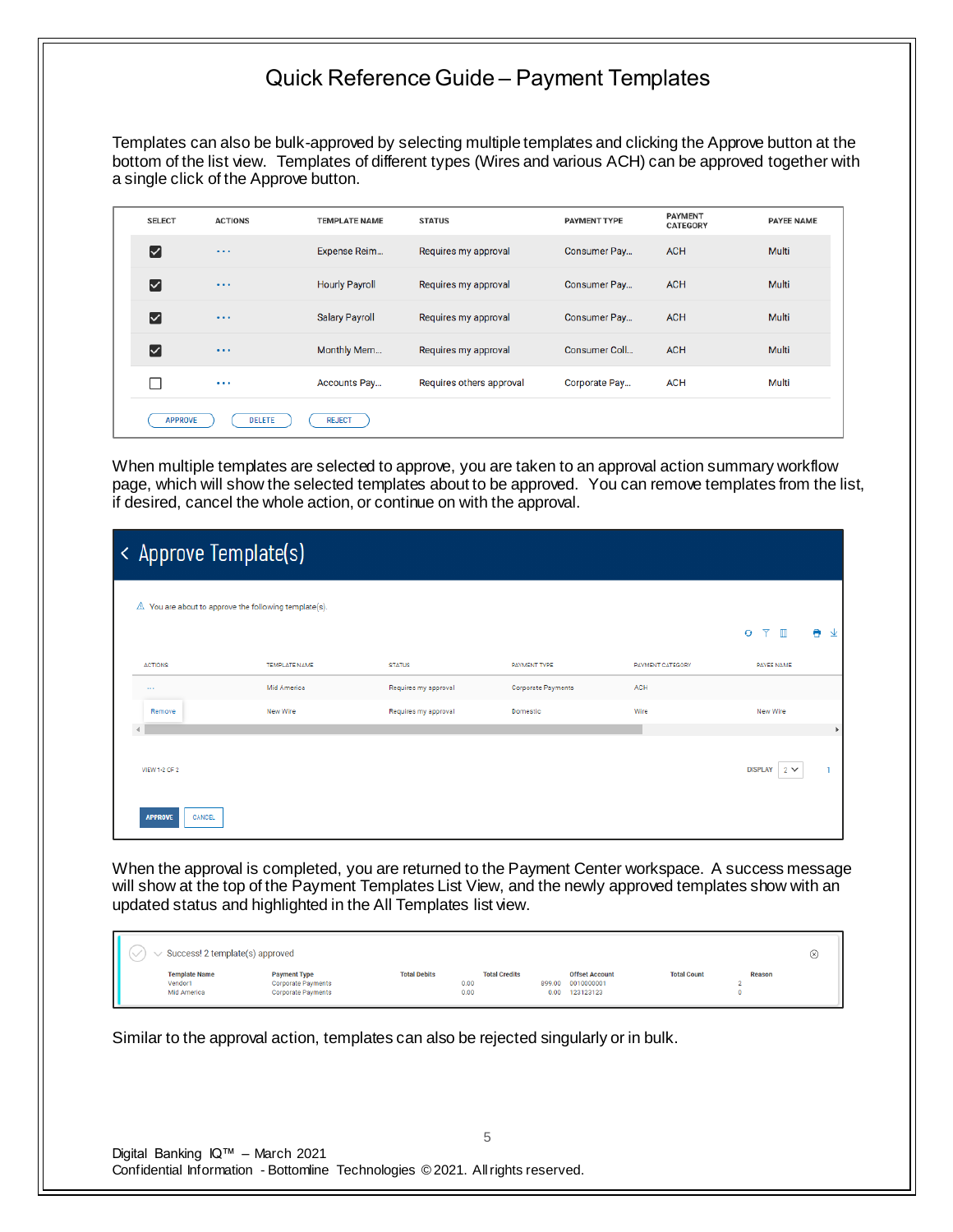#### **Viewing Template**

To view the details of a template, select "View" from the ellipsis (**…**) menu of the desired template. This will take you a workflow page that lists the template information. The appropriate action buttons to that template type, status and your permissions are displayed on the bottom of the page.

| < View ACH Template                                         |                                            |                                    |        |                                     |                                         |                                 |                                   | \$1,917.56<br>(3) PAYMENTS            |
|-------------------------------------------------------------|--------------------------------------------|------------------------------------|--------|-------------------------------------|-----------------------------------------|---------------------------------|-----------------------------------|---------------------------------------|
| TEMPLATE INFORMATION<br>PAYMENT TYPE<br>Corporate Payments  | <b>STATE</b><br>Active                     | <b>STATUS</b><br>Available for use |        | TEMPLATE NAME<br>Sunday A           | LAST MODIFIED ON<br>08/04/2020 03:52 PM |                                 | <b>LAST MODIFIED BY</b><br>Miller |                                       |
| ORIGINATOR INFORMATION<br>ACH SENDER<br>061000104 - RAC Car | OFFSET ACCOUNT<br>23235252 - Distributions | PAYMENT DESCRIPTION<br>Sunday      |        | DISCRETIONARY DATA<br>$\sim$ $\sim$ |                                         |                                 |                                   |                                       |
| <b>Transaction Details</b>                                  |                                            |                                    |        |                                     | TOTAL ACTIVE COUNT<br>3                 | TOTAL CREDITS (3)<br>\$1,917.56 | TOTAL DEBITS (0)<br>\$0.00        | TOTAL AMOUNT<br>S <sub>1,917.56</sub> |
|                                                             |                                            |                                    |        |                                     |                                         |                                 | O Y II                            | ÷<br>$\downarrow$                     |
| ACTIONS<br>ID                                               | NAME                                       | AMOUNT                             | STATUS | ACCOUNT NUMBER                      | ROUTING NUMBER                          | ACCOUNT TYPE                    | CREDIT/DEBIT                      |                                       |
| $\cdots$                                                    | Beary Bear                                 | 987.56                             | Active | 9894356                             | 061000104                               | Checking                        | Credit                            |                                       |
| $\cdots$                                                    | Dee Dee Smart                              | 300.00                             | Active | 0563457                             | 061000104                               | Checking                        | Credit                            |                                       |
| $\cdots$                                                    | William Genoa                              | 630.00                             | Active | 098343                              | 061000104                               | Checking                        | Credit                            |                                       |
| VIEW 1-3 OF 3                                               |                                            |                                    |        |                                     |                                         |                                 | <b>DISPLAY</b>                    | $3\vee$<br>$\mathbf{1}$               |
| \$1,917.56<br>(3) PAYMENTS                                  | Modify<br>Initiate<br><b>Disable</b>       | Delete                             | Copy   | <b>Back</b>                         |                                         |                                 |                                   |                                       |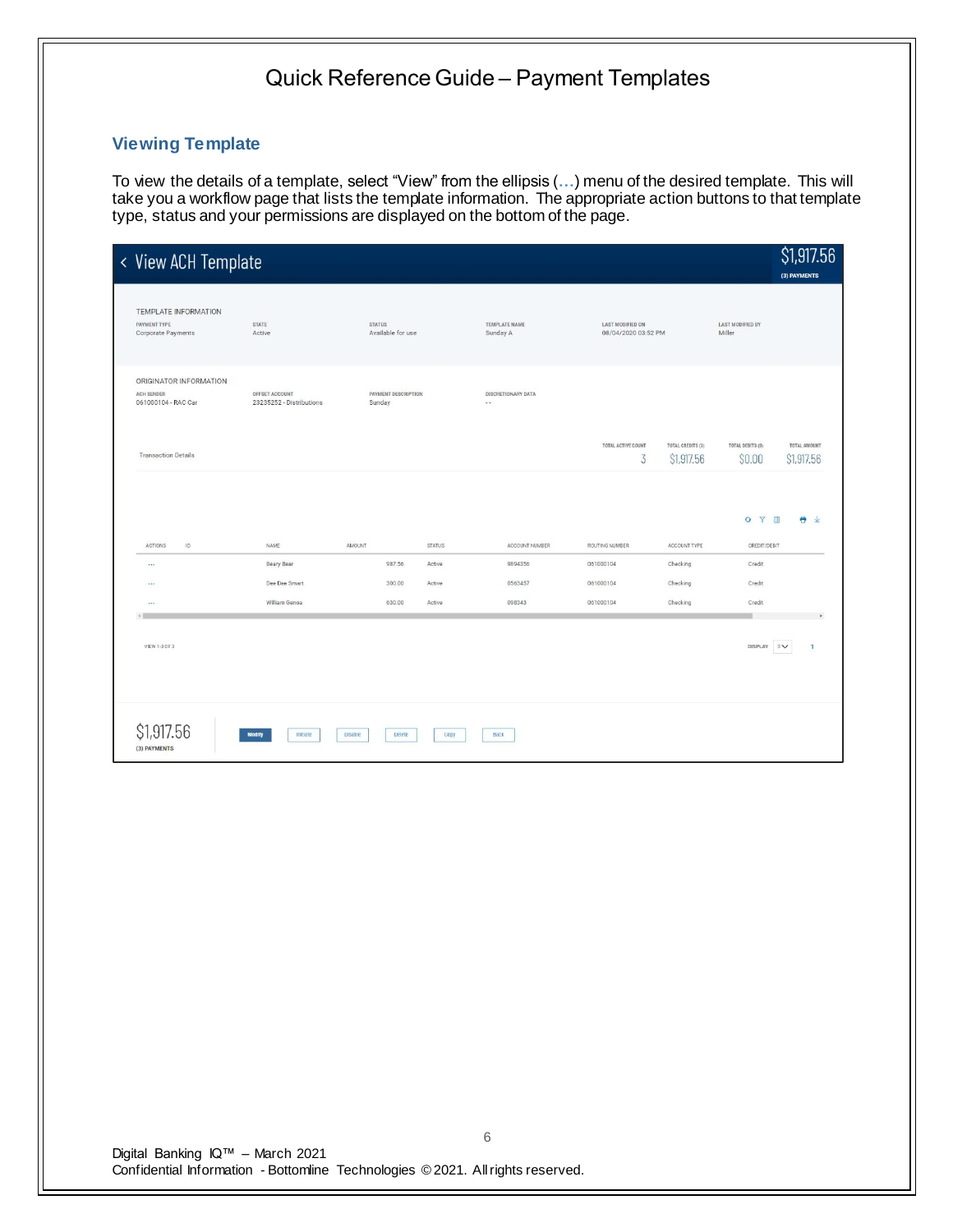#### **Modifying Template**

Templates can also be modified if they are in the appropriate status. To modify a template, select "Modify" from the ellipsis (**…**) menu of the desired template from the Payment Templates list view. This will take you to a workflow similar to the template creation page with the information prefilled. Make desired changes, then save. When complete, you are returned to the Payment Template List View and the template is updated to reflect the changes.

| < Modify Wire Template                            |                                   | \$4,000.00 |
|---------------------------------------------------|-----------------------------------|------------|
|                                                   |                                   |            |
| <b>PAYMENT TYPE</b><br><b>TEMPLATE NAME</b>       |                                   |            |
| <b>Domestic Wire</b><br>Brooklyn                  |                                   |            |
|                                                   | 8/25                              |            |
|                                                   |                                   |            |
| ORIGINATOR INFORMATION                            |                                   |            |
| <b>FROM ACCOUNT</b>                               |                                   |            |
| Payables Account - 123123123<br>$\checkmark$      |                                   |            |
|                                                   |                                   |            |
| <b>BENEFICIARY INFORMATION</b>                    |                                   |            |
| <b>NAME</b>                                       |                                   |            |
| <b>Brooklyn Walker</b>                            |                                   |            |
| 15/35                                             |                                   |            |
| <b>ADDRESS LINE 1</b>                             | <b>ADDRESS LINE 2</b><br>Optional |            |
| 9171 Any Road                                     | Suite B                           |            |
| 13/35                                             | 7/35                              |            |
| Physical Address Required. No P.O. Box Address    |                                   |            |
| <b>ADDRESS LINE 3</b><br>Optional                 |                                   |            |
| Any Town 123456<br>15/35                          |                                   |            |
|                                                   |                                   |            |
|                                                   |                                   |            |
| <b>PAYMENT DETAILS</b><br><b>BANK CODE / NAME</b> | <b>ACCOUNT NUMBER</b>             |            |
| 021213711 - ENTERPRISE BANK<br>$\checkmark$       | 12345678                          |            |
| <b>KENNELWORTH</b>                                | 8/34                              |            |
| NJ                                                |                                   |            |
| <b>AMOUNT</b><br>Optional                         |                                   |            |
| \$<br>4,000.00                                    |                                   |            |
|                                                   |                                   |            |
| <b>Additional Payment Details</b>                 |                                   |            |
|                                                   |                                   |            |
| + Intermediary Bank                               |                                   |            |
|                                                   |                                   |            |
|                                                   |                                   |            |
| + Originator To Beneficiary Information           |                                   |            |
|                                                   |                                   |            |
| + Bank To Bank Information                        |                                   |            |
|                                                   |                                   |            |
|                                                   |                                   |            |
|                                                   |                                   |            |
|                                                   |                                   |            |
|                                                   |                                   |            |
|                                                   | Save<br>Cancel                    |            |
| \$4,000.00                                        |                                   |            |
|                                                   |                                   |            |
|                                                   |                                   |            |
|                                                   | $\overline{\mathcal{I}}$          |            |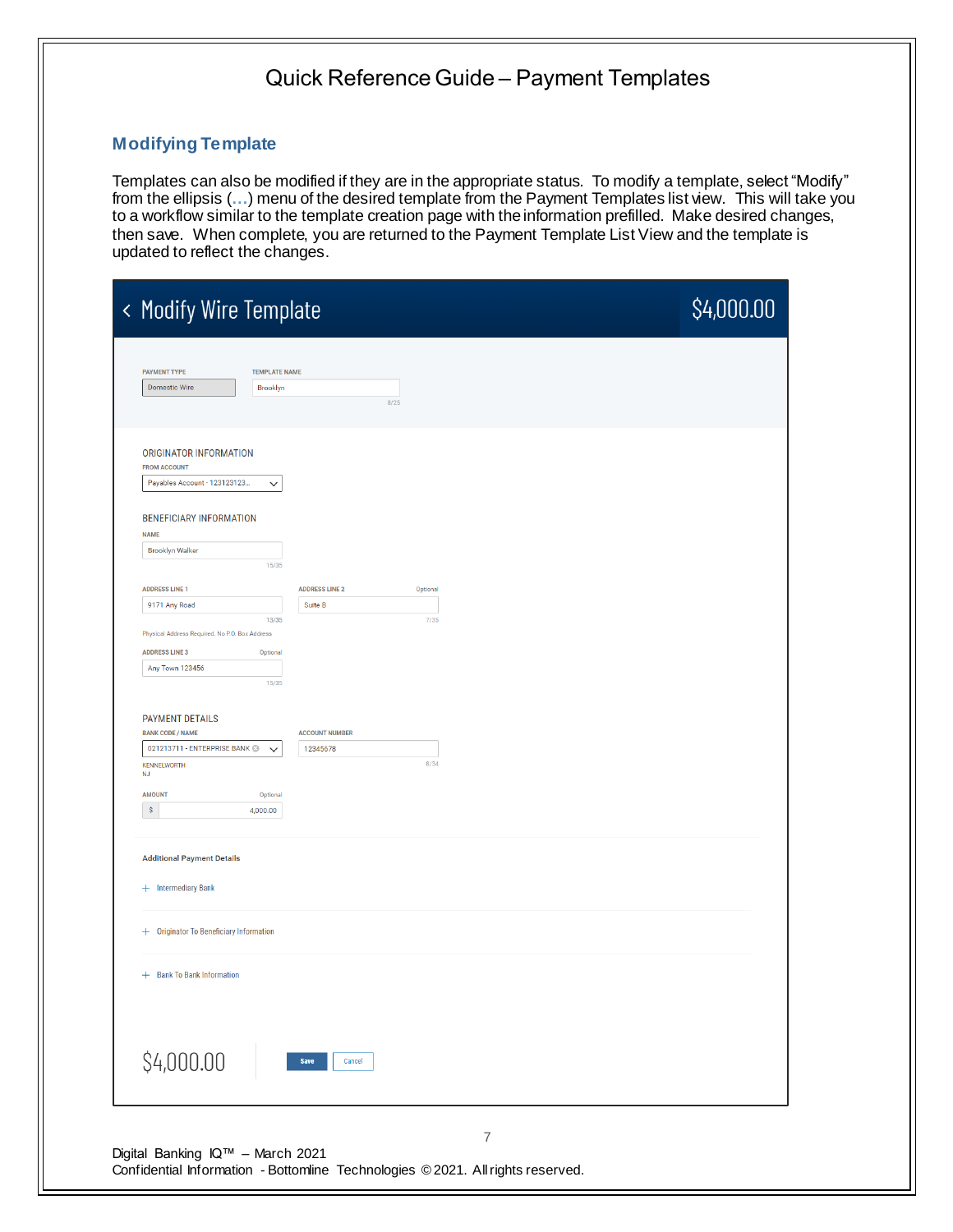ACH Templates allow modification of the individual transactions through three different methods:

- 1. Select Modify from the ellipsis (…) menu for the transaction you want to change. This will bring up a window that enables you to change any field in the transaction.
- 2. Click on "Modify Amount" from the list of links to the left of the transaction list. Clicking "Modify Amount" puts the list into "amount input" mode, allowing you to tab through and update the amounts for all transactions in the list.
- 3. Click on "Upload Transactions" from the list of links to the left of the transaction list. Clicking "Upload Transactions" provides you the ability to use to update the existing or add new transactions from an external file, using an established map. [See Payment Maps Quick Reference Guide for more information on defining maps and the last section of this Quick Reference Guide for more information on Upload Transactions.]

| <b>Transaction Details</b>           |                 |         | TOTAL ACTIVE COUNT<br>$\overline{2}$ | TOTAL CREDITS (2)<br>\$2,234.56 | TOTAL DEBITS (0)<br>\$0.00 | TOTAL AMOUNT<br>\$2,234.56 |   |
|--------------------------------------|-----------------|---------|--------------------------------------|---------------------------------|----------------------------|----------------------------|---|
| Add A Receiver<br>○ Zero All Amounts |                 |         |                                      |                                 | Y<br>$\bullet$             | e.<br>▥                    | 业 |
| T Upload Transactions                | <b>ACTIONS</b>  | ID      | NAME                                 |                                 | <b>AMOUNT</b>              | <b>STATUS</b>              |   |
| <b>K</b> Modify Amounts              | 1989.           | 0001234 | Acme                                 |                                 | 1,000.00                   | Active                     |   |
|                                      |                 | 23044   | Global Corp                          |                                 | 1,234.56                   | Active                     |   |
|                                      | VIEW 1-2 OF 2   |         |                                      |                                 | DISPLAY                    | $2 \vee$                   | 1 |
| \$2,234.56<br>(2) PAYMENTS           | <b>INITIATE</b> | SAVE    | disable                              | delete                          | done                       |                            |   |

#### **Copying Template**

A useful feature of the Template List View is the ability to copy an existing template as the starting point to create a new template. Selecting "Copy" from the ellipsis (**…**) menu in the Payment Templates list view, will launch the payment template creation workflow with all the relevant fields prepopulated from the selected template. Because an existing template contains all the necessary information for creating a new template, you should review/update needed information, enter a new and unique template name then save the new template.

Once the template is saved, you are returned to the Payment Templates widget and your new template will appear in the list of templates. The position of the template in the list depends on the ordering and filtering you had set on the list view before clicking "Copy", so the new template may not be at the very top of the list.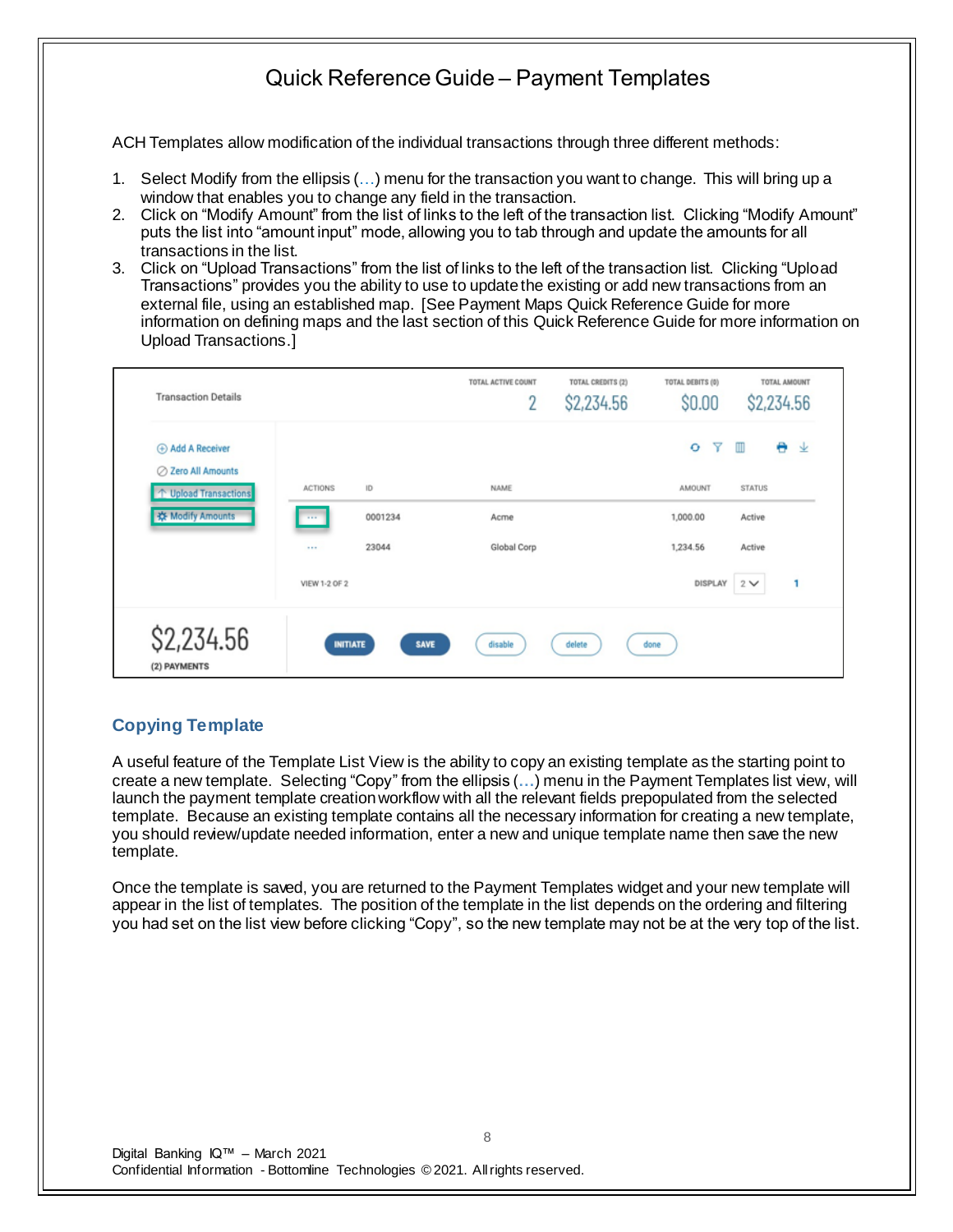### **Initiating Payment from Template**

To initiate a payment from a template, select "Initiate" from the ellipsis (**…**) action menu of the desired template. This will launch the appropriate workflow with the payment information from the template pre-filled.

|   | $+ + +$          | ABC Co Dr  | Available for use  | Domestic        | Wire | ABC Comp   |
|---|------------------|------------|--------------------|-----------------|------|------------|
| □ | $+ + +$          | Acme Parts | Available for use  | Domestic        | Wire | Acme Parts |
| □ | View<br>Initiate | American   | Requires others ap | Domestic        | Wire | American   |
| с | Modify<br>Delete | Overseas   | Available for use  | Internation     | Wire | Overseas   |
| c |                  | Smithe Inv | Available for use  | <b>Un Known</b> | Wire | Smithe Inv |
|   | $***$            | Triple A M | Available for use  | Un Known        | Wire | Triple A M |
|   |                  |            |                    |                 |      |            |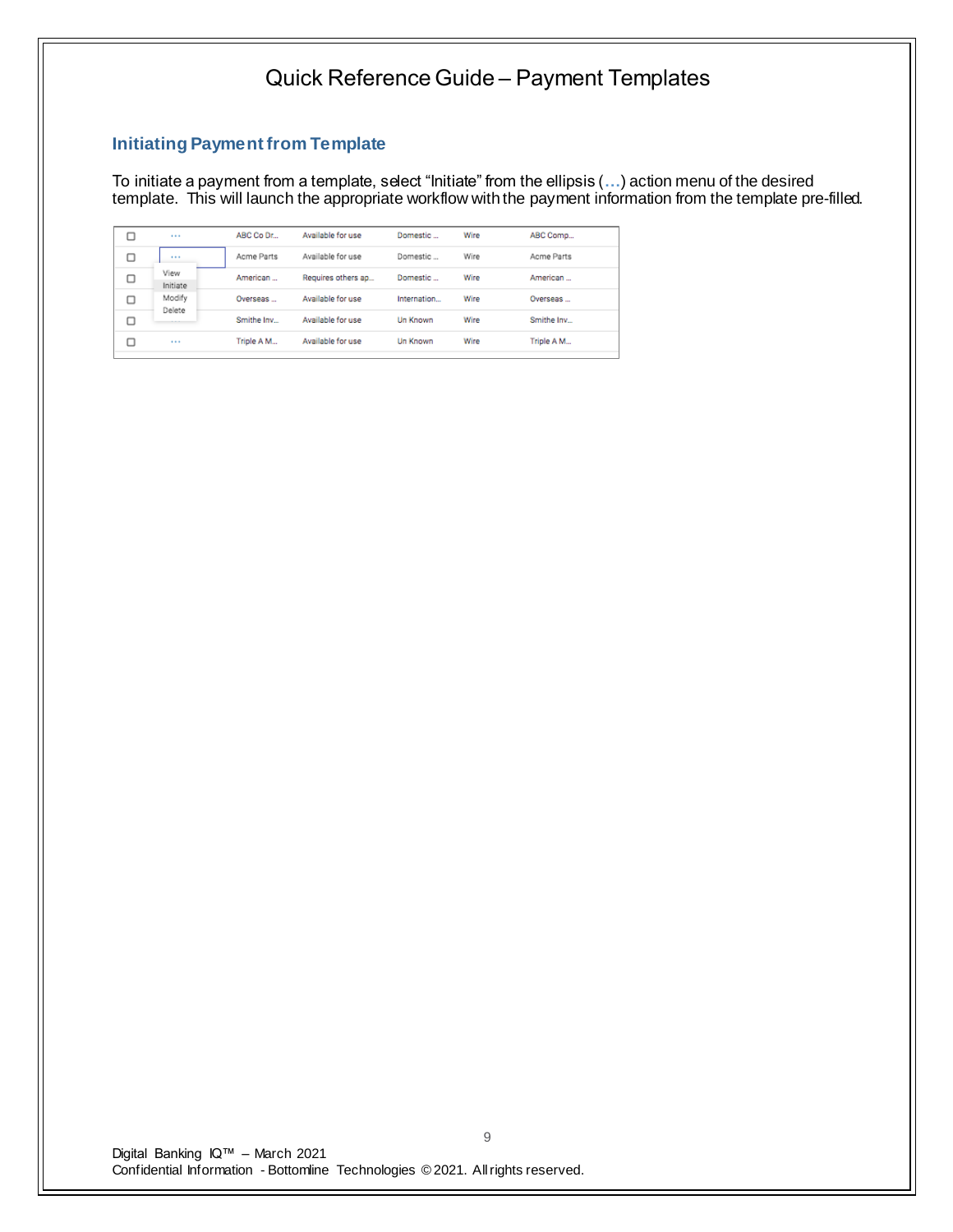On the workflow page, enter required payment information, such as amount, if not included in the template. You can also update pre-filled data fields that allow for changes during payment initiation from templates. Some fields in the payment, such as Bank Code and Account, are locked, not allowing changes. Templates deliver more controls for payments than freeform payments.

| < Initiate Payment                                                      | \$10,000.00 |
|-------------------------------------------------------------------------|-------------|
| <b>PAYMENT TYPE</b><br>Domestic Wire                                    |             |
| ORIGINATOR INFORMATION<br><b>FROM ACCOUNT</b><br>Premier Checking - 555 |             |
| <b>BENEFICIARY INFORMATION</b><br><b>NAME</b>                           |             |
| <b>London Fox</b><br>10/35                                              |             |
| <b>ADDRESS LINE 1</b><br><b>ADDRESS LINE 2</b><br>Optional<br>Optional  |             |
| 222 Central Blvd<br>London                                              |             |
| 16/35<br>6/35<br>Physical Address Required. No P.O. Box<br>Address      |             |
| <b>ADDRESS LINE 3</b><br>Optional                                       |             |
| 0/35                                                                    |             |
| <b>PAYMENT DETAILS</b>                                                  |             |
| <b>BANK CODE / NAME</b><br><b>ACCOUNT NUMBER</b>                        |             |
| 244171313 - CITIZENS<br>112450011                                       |             |
| 9/34<br>LONDON<br>OH                                                    |             |
| <b>AMOUNT</b>                                                           |             |
| \$<br>10,000.00                                                         |             |
| <b>TRANSACTION DATE</b><br>鰦<br>03/22/2021                              |             |
| <b>PURPOSE OF WIRE</b><br>Optional                                      |             |
| 0/16                                                                    |             |
|                                                                         |             |
| <b>Additional Payment Details</b><br>+ Intermediary Bank                |             |
| <b>Originator To Beneficiary Information</b><br>$\pm$                   |             |
| + Bank To Bank Information                                              |             |
| \$10,000.00<br><b>CONFIRM</b><br>CANCEL                                 |             |

Once the payment is saved (or sent or confirmed, depending on the payment type), you will return to the Payments Center workspace and the Payments widget. A success message will appear at the top of the list view, and the new payment will appear in the list of templates. The position of the new payment in the list depends on the ordering and filtering you might have had set on the Payments list view before initiating a payment, so the new payment may not be at the very top of the list.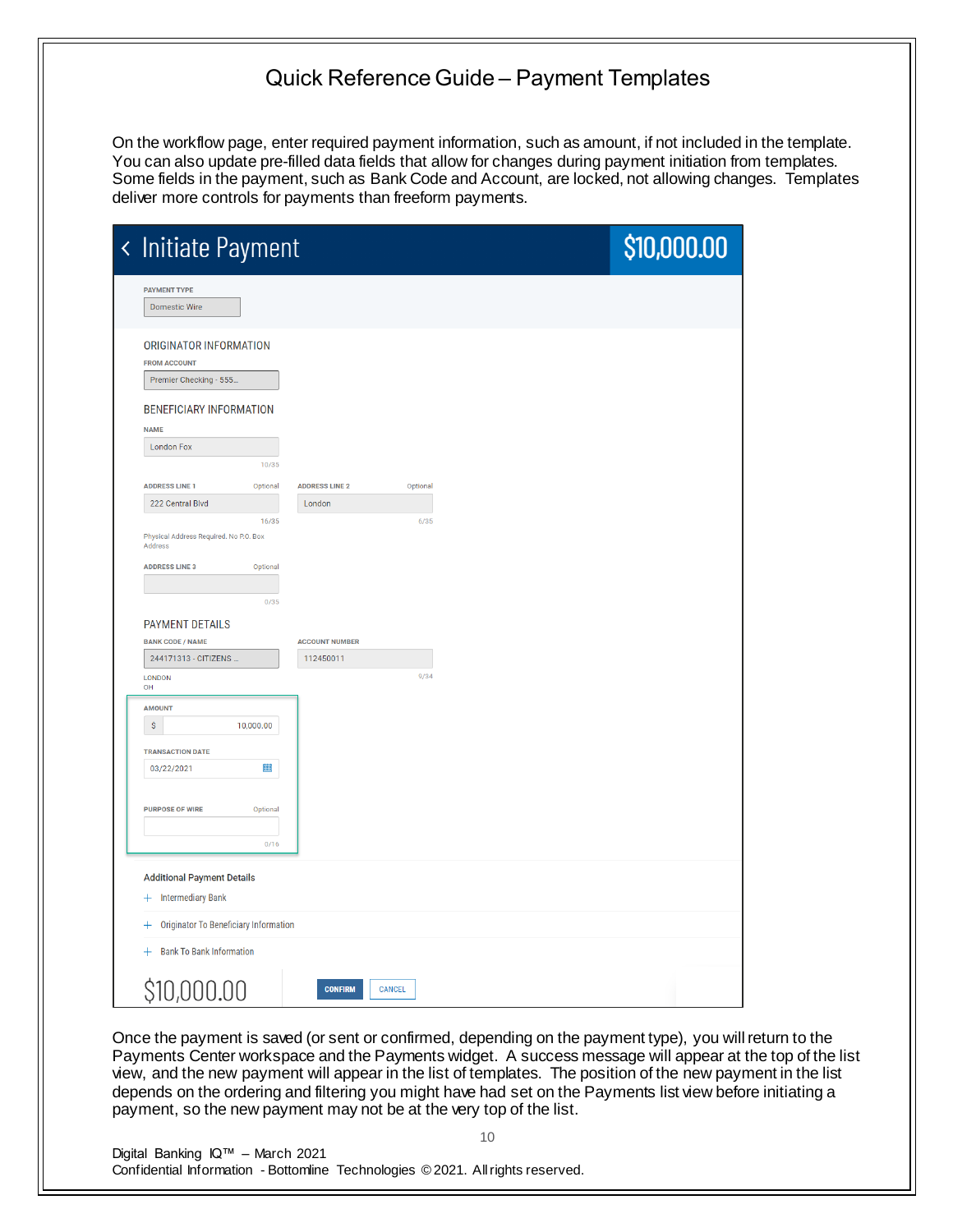#### **Uploading Transactions**

If you have permissions to create and manage ACH templates, you will have the ability to upload transactions from a file to your template in DBIQ-P. You will need to have an ACH Import Map available for use and appropriate to the external file data. The import map instructs the system on how to use the information in your file in order to create or update transactions.

Note - Creating maps is covered in the Payment Maps Quick Reference Guide. You will need permissions to create a map, not for using a map.

While modifying a template, if an Import Map is available, you will see a link to Upload Transactions.

|               |                                                                  |                |                                                                                                                    |                                                                  |                                                             |                                                             | (2) PAYMENTS     |              |
|---------------|------------------------------------------------------------------|----------------|--------------------------------------------------------------------------------------------------------------------|------------------------------------------------------------------|-------------------------------------------------------------|-------------------------------------------------------------|------------------|--------------|
|               |                                                                  |                |                                                                                                                    | <b>STATE</b>                                                     |                                                             |                                                             |                  |              |
|               |                                                                  |                | 7/25                                                                                                               |                                                                  |                                                             |                                                             |                  |              |
|               |                                                                  |                |                                                                                                                    |                                                                  |                                                             |                                                             |                  |              |
|               |                                                                  |                |                                                                                                                    |                                                                  |                                                             |                                                             |                  |              |
|               |                                                                  |                |                                                                                                                    |                                                                  |                                                             |                                                             |                  |              |
|               |                                                                  |                |                                                                                                                    |                                                                  |                                                             |                                                             |                  |              |
|               |                                                                  |                |                                                                                                                    |                                                                  |                                                             |                                                             |                  |              |
|               |                                                                  |                |                                                                                                                    | 2                                                                | \$2,234.56                                                  | \$0.00                                                      |                  | \$2,234.56   |
|               |                                                                  |                |                                                                                                                    |                                                                  |                                                             | Y<br>۰                                                      | M                | Ψ            |
|               |                                                                  |                |                                                                                                                    |                                                                  |                                                             |                                                             |                  |              |
|               |                                                                  | ID             |                                                                                                                    |                                                                  |                                                             | AMOUNT                                                      | <b>STATUS</b>    |              |
| $\cdots$      |                                                                  | 0001234        |                                                                                                                    |                                                                  |                                                             | 1,000.00                                                    | Active           |              |
| $\cdots$      |                                                                  | 23044          |                                                                                                                    |                                                                  |                                                             | 1,234.56                                                    | Active           |              |
| VIEW 1-2 OF 2 |                                                                  |                |                                                                                                                    |                                                                  |                                                             | DISPLAY                                                     | 2 <sub>2</sub>   | 1            |
|               | ORIGINATOR INFORMATION<br>10/10<br>MAKE THIS A RECURRING PAYMENT | <b>ACTIONS</b> | TEMPLATE NAME<br>Vendor1<br><b>LAST MODIFIED ON</b><br>03/18/2021 04:08 PM<br>OFFSET ACCOUNT<br>DISCRETIONARY DATA | Capital Account - 0010000003<br>$\checkmark$<br>Optional<br>0/20 | Active<br>TOTAL ACTIVE COUNT<br>NAME<br>Acme<br>Global Corp | <b>LAST MODIFIED BY</b><br>Doug Morgan<br>TOTAL CREDITS (2) | TOTAL DEBITS (0) | TOTAL AMOUNT |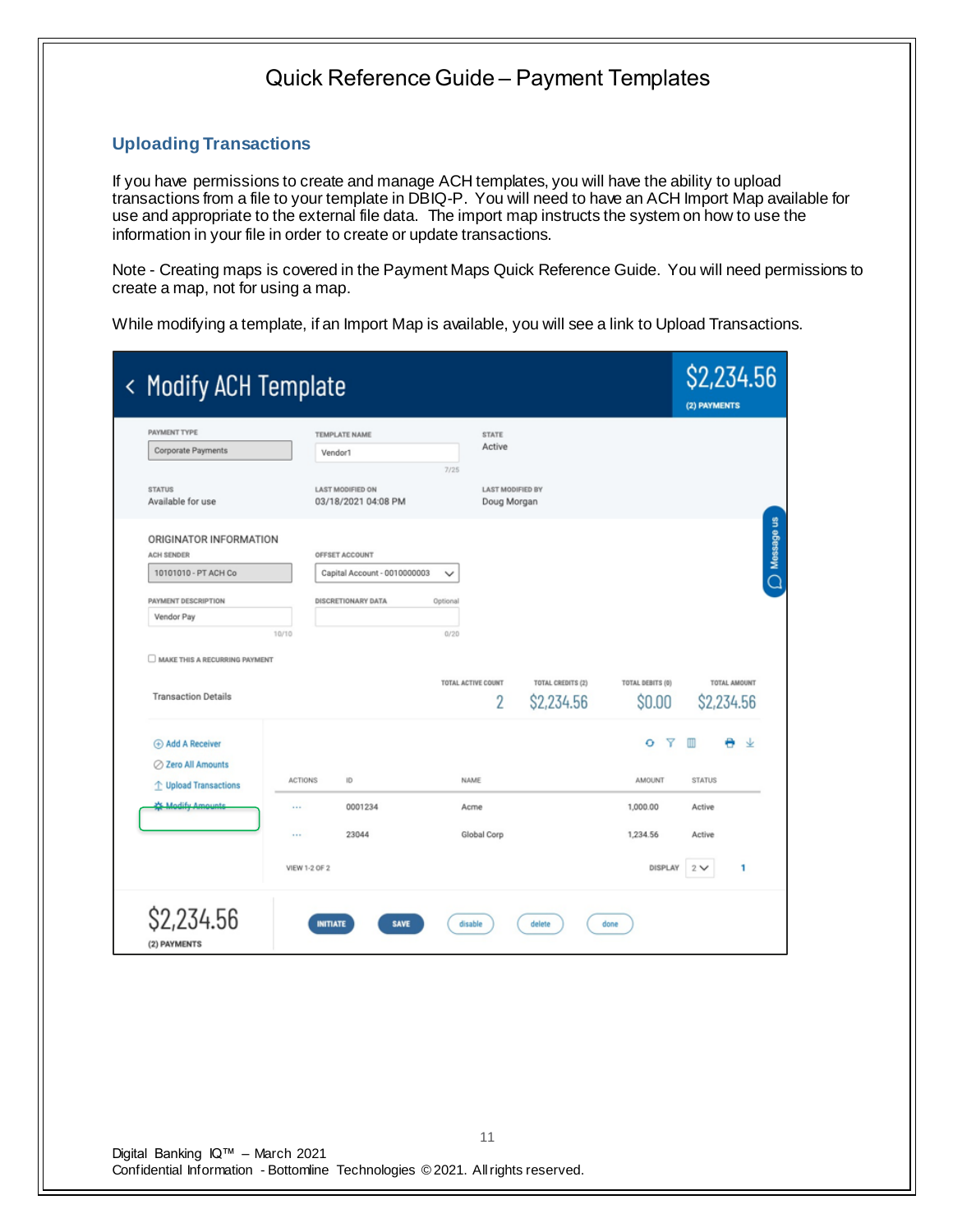Clicking the Upload Transactions link brings up the Upload Transaction process flow. The first step in the flow is to select the ACH Import Map to use from the "Upload Type" dropdown.

Once the map is selected, depending on the map, you can choose whether to add entries, update entries, or both add and update.

|   | <b>UPLOAD TYPE</b>    |                                                                                                     |              |  |
|---|-----------------------|-----------------------------------------------------------------------------------------------------|--------------|--|
|   | CSV Map               |                                                                                                     | $\checkmark$ |  |
|   |                       | UPLOAD FILE VIEW MAP DETAILS                                                                        |              |  |
|   | <b>UPLOAD MODE</b>    |                                                                                                     |              |  |
|   | <b>Update Entries</b> |                                                                                                     | $\checkmark$ |  |
| 0 |                       | Drag file here or select file from your computer.<br>1 file maximum. 50000 records per file maximum |              |  |
|   |                       | cancel                                                                                              |              |  |

You can click the View Map Details tab to see the details of how the map will interpret the file data. Drag a file into the upload area or click "select file" to start the upload process.

| $\bullet \bullet \bullet$ | Vendor1CSVUpload.txt ~                                                                                                                                                                                |
|---------------------------|-------------------------------------------------------------------------------------------------------------------------------------------------------------------------------------------------------|
|                           | Name, ID, Amount, Bank Code, Account Number<br>Acme, 0001234, 1111, 11, 061000052, 12345678<br>Continental Corp, 654321, 65, 43, 061000117, 33498754<br>Global Corp.23044.1200.00.061000117.203930940 |